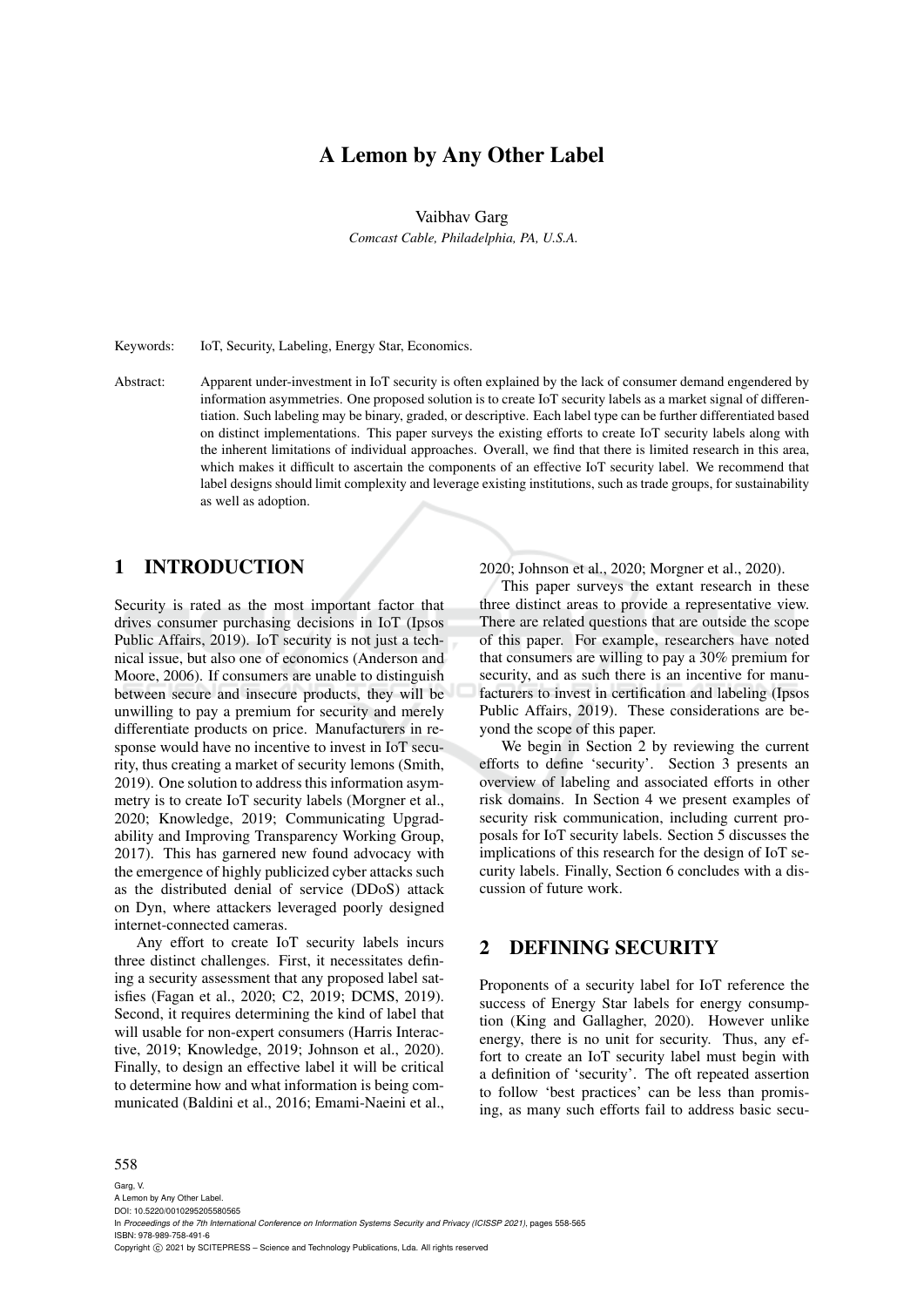rity practices that will prevent brute forced attacks such as Mirai (Dingman et al., 2018). The average manufacturer is then left to differentiate between numerous distinct best practices, recommendations, and guidelines across industry, government, as well as academic sources (Bellman and van Oorschot, 2020).

The Department of Digital, Culture, Media, & Sport (DCMS) analyzed over 100 documents across 50 organizations and mapped them across 13 distinct guidelines, to create a Code of Practice for consumer IoT security (Copper Horse, 2018; DCMS, 2019). However, since their effort in 2018, many prominent additions have been made to the space of IoT security guidance (Copper Horse, 2018). In the United States, for example, the National Institutes of Standards and Technology, or NIST, in May 2020 published NISTIR 8259A (Fagan et al., 2020), which defines a set of six high level baseline capabilities that should be satisfied by a plurality IoT devices (or their controller/hubs). NIST notes that not all baseline requirement may be applicable to all IoT devices. Thus, in practice a device may be able to satisfy only a portion of the six capabilities and still adhere to the spirit of NIST's expectation. Furthermore, NIST's capabilities relate specifically to the device itself.

In contrast, the Council to Secure the Digital Economy (CSDE), in coordination with twenty other trade groups, created another IoT security baseline (C2, 2019), which consists of 10 device capabilities as well as three product lifecycle management capabilities. Others like Consumer Reports go even further by requiring specific business practices, such as making software open source, as well as non-security related requirements, such as protection from harassment (Ditigal Standard, 2020). Choosing the right IoT guidance is critical to ensuring good security outcomes (Momenzadeh et al., 2020).

To facilitate this discussion, researchers investigated the meaning of 'best practice' in IoT security (Bellman and van Oorschot, 2020). They note that most of the guidance, more than 90%, does not relate to actual practices but is outcome-based. Simultaneously, much of the guidance focuses on early stages of the IoT lifecycle and therefore is targeted towards manufacturers. More importantly they note the absence of a common and consistent vocabulary.

From a labeling perspective, this further complicates the situation. For an Energy Star style label, manufacturers must define security as well as differentiate between security level 1 and security level 1+. Is C2 better than NIST simply because it has a longer list of recommendations? Is the Digital Standard even better merely because it is more onerous?

Choosing the wrong set of requirements to sat-

isfy can fail to provide security (Dingman et al., 2018). This may exacerbated by vulnerabilities introduced in implementation. Furthermore, manufacturers must have some confidence in the lifetime of both requirements and labels. For example, manufacturers who spent resources investing in Mozilla's Trustable Technology Mark will be disappointed that this label no longer exists (Trustable Technology Mark, 2020). Thus, choosing the wrong 'security guideline' may impose costs on both the manufacturers and down stream customers, without any long term security guarantees.

# 3 LABEL DESIGN

Section 2 notes the difficulty in defining security. Assuming that the manufacturers, along with appropriate stakeholders, are able to coalesce around a specific definition, e.g. the C2 consensus, the next step will be determine which kind of label will be the most effective at informing consumer behavior. Prior research notes that there are traditionally three different kinds of labels (Blythe and Johnson, 2018): 1) binary, 2) graded, and 3) descriptive. These are listed in increasing order of design complexity. In addition, new technical solutions also allow for Smart Labels (Emami-Naeini et al., 2020). These combine a traditional label with a QR code that can be used to find additional information via an online resource. This section details the properties of these different label types as well as their benefits and inherent limitations. However, given that most consumers do not find QR codes to be usable we do not cover Smart Labels as a separate category in this paper (Harris Interactive, 2019).

#### 3.1 Binary Labels

Binary labels act as *seals of approval* to show a product satisfies a baseline set of criteria. They are considered to be more usable, compared to alternatives, as they merely require consumer awareness of the label's existence (Knowledge, 2019). Binary labels are commonly used in the food and agricultural industries, e.g. USDA organic, Fair Trade, etc. In these domains binary labels may, however, bring a false sense of security, i.e. halo effects (Andrews et al., 2011). They may also wrongly portray that the product with a label is better than the one without, i.e. dichotomous thinking (Blythe and Johnson, 2018).

Previous research in security labels suggests that a binary label may not always create the impression that a IoT device was unhackable (Johnson et al., 2020). However, the researchers did not use an existing IoT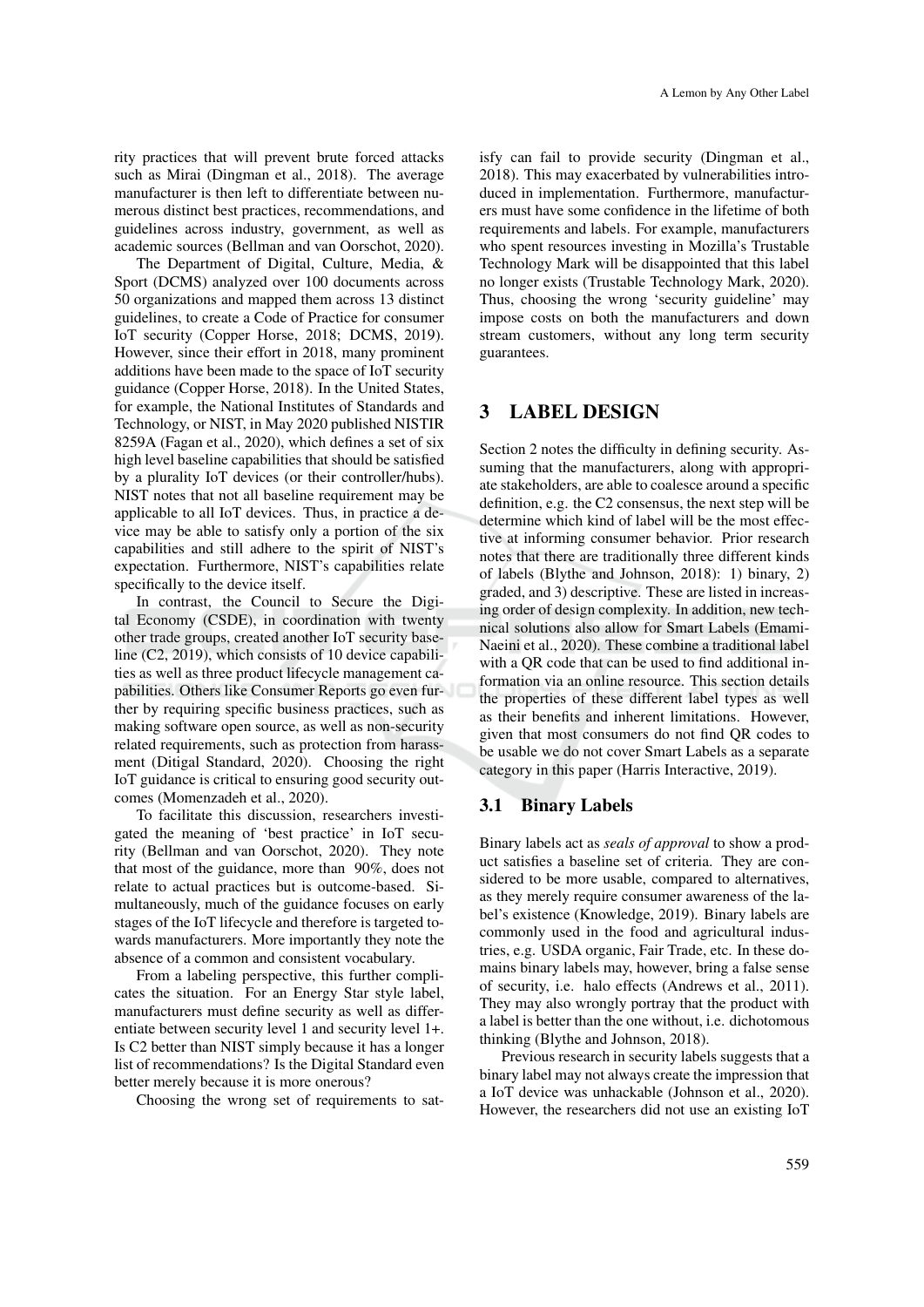security label for their study. Instead they employed Secure by Design which has been designed for physical security rather than cybersecurity (Police Crime Prevention Initiatives, 2020). Participants may have had prior awareness of that label, a limitation that may confound their findings. Prior research in Web Assurance Seals notes that consumer behavior is informed by familiarity and awareness (Odom et al., 2002). Despite that Johnson et al. noted that while binary labels were effective, they may be less so compared to graded and descriptive alternatives at informing purchasing behaviors.

Outside of academia, there are multiple proposals for binary IoT security labels. British Standards Institute, for example, simply extended their KiteMark effort to IoT security trustmarks (BSI, 2018). IoT Security Foundation offers a targeted trustmark which uses a lock icon to indicate security (IoT Security Foundation, 2020). Additionally, multiple governments are creating voluntary labeling programs that employ a binary certification label. For example, Finland's voluntary IoT security indicator, Tietoturvamerkki, also employs a lock icon (National Cyber Security Center, 2019). Australian government has similarly proposed a trustmark based on IoT Alliance Trust Framework (IoT Alliance Australia, 2020).

However, there is a dearth of published studies examining the effectiveness of binary labels for IoT security. In fact, given that the effectiveness of binary labels is highly correlated with familiarity, such studies may be difficult to design until a specific label reaches sufficient market adoption.

#### 3.2 Graded Labels

Unlike binary labels, a graded label asserts both that a product meets a specific standard and the degree to which that standard is satisfied. The most prominent example of such a label is the Energy Star label. These are intended to inform consumer purchase decisions to decrease the overall energy consumption of the population. Thus, Energy Star labels report the energy efficiency of a specific device. Critics note that consumers' focus on energy efficiency ignores energy consumption. This may result consumer purchases with higher overall energy consumption (Waechter et al., 2015). However, most experts conclude that Energy Star labels are intuitive and in general drive purchase behaviors in the right direction.

The success of Energy Star has made graded labels the preferred choice of many government interventions in IoT Security. For example, the Singapore government proposed the introduction of a graded label based on EN 303 645 for Wi-Fi routers and smart home hubs (Cyber Security Agency of Singapore, 2020). In United States, the Cyber Solarium Commission's report similarly advances the need for an Energy Star-like label for IoT security (King and Gallagher, 2020). However, developing an Energy Star style label for IoT security not only requires one to determine the definition of 'security' but also be able to differentiate between distinct levels of security. Section 2 notes the difficultly in determining the former; the latter can only be less tractable.

Despite that Jameison proposed the first Energy Star-styled label for IoT security (Jameison, 2016). His proposal differentiates security based on *Logical Security Posture* or LSP, which assigns negative points for each additional logical interface. This proposal is yet to be examined for both its technical assurance as well as usability. UL, however, has proposed a commercial offering that also uses a five dimensional security label based on precious metals (UL, 2020).

Johnson et al. studied the effectiveness of a UK Energy Star style label for IoT security to inform consumer behaviors (Johnson et al., 2020). Their study also examined the interplay between security and other competing consumer interests such as functionality. Their study covered four different products - cameras, TVs, wearable, and thermostat. They note that participants were more likely to select the highest level of security, Grade A, rather than the middle level, Grade G. Simultaneously, participants were more likely to choose an unlabeled device than one with the lowest security level, Grade D. More interestingly, participants expected to pay less for a device with Grade G label than one without any label.

None of these proposals, academic or otherwise, have demonstrated external validity, i.e. there is no way to ascertain that the highest level of security offered by one of these labeling schemes exposes the device to less risk, compared to similar guarantees from the lowest level label. In fact, establishing a determinant of external validity in itself is a non-trivial issue. For example, it may be possible to correlate the devices and their associated labels with the number of compromised instances of those devices, such as through Shodan. However, more popular device types are more likely to be targeted by bad faith actors. Thus, an effort to demonstrate external validity may have to address popularity as an additional variable. Similarly, deployment context is important. A device deployed behind multiple layered controls will be less likely to be infected compared to another device that is simply exposed to the Internet.

Thus, developing a graded schema for IoT security labels is constrained by all of the challenges of a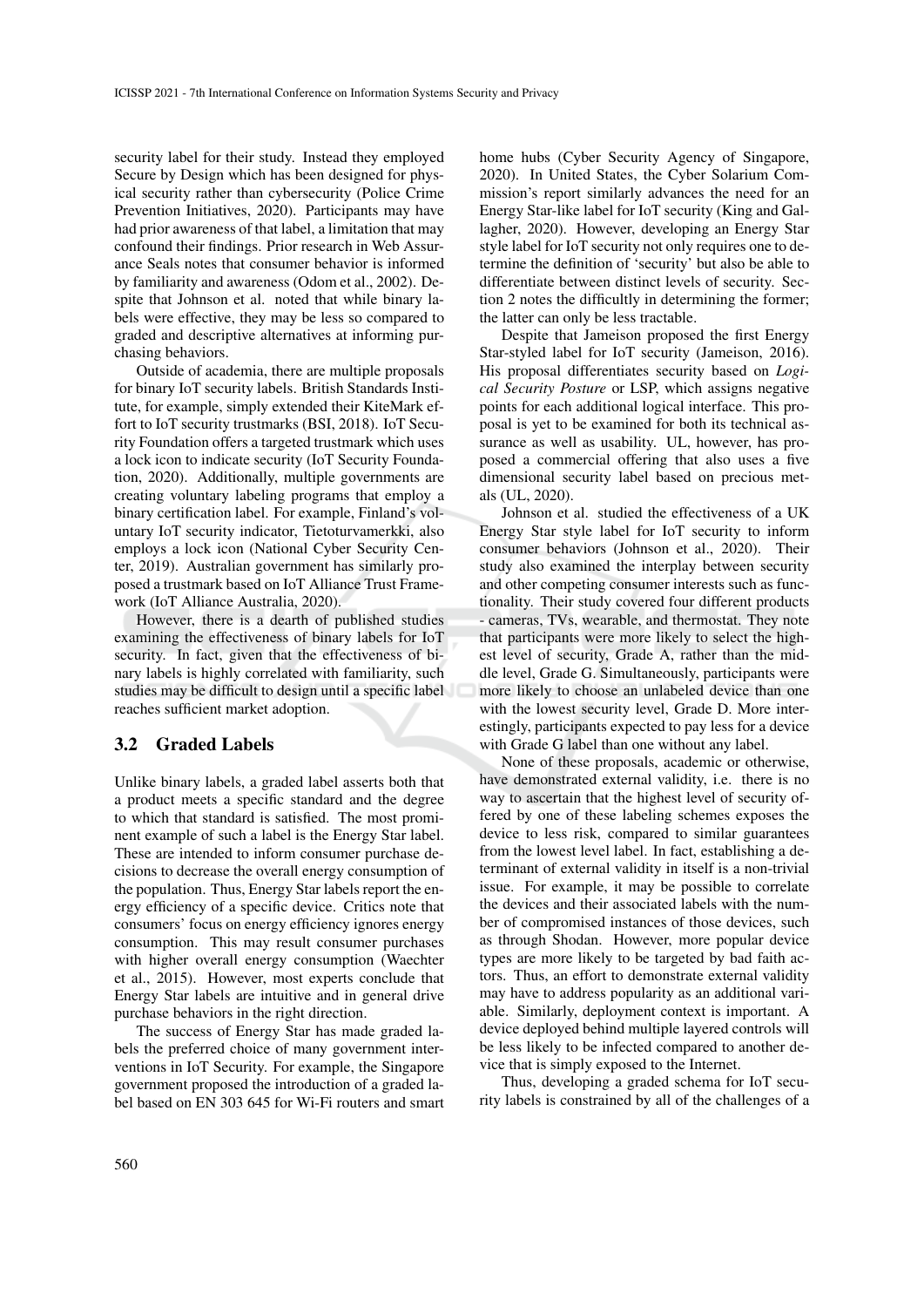binary label with the added requirement to differentiate between different levels of security. Furthermore, research indicates that some label types, i.e. towards the middle or the lower end of the security spectrum, may either be ignored or, worse, penalized by the consumer. Consequently, while Energy Star styled labels have found much traction in policy discussions, few real solutions exist, with the exception of UL.

#### 3.3 Descriptive Labels

To avoid the dichotomous thinking imbued in binary labels as well as the difficulty of grading security levels, a third option is to develop descriptive labels. These labels simply list the security properties satisfied by an offering, without suggesting an ordinal benefit as with graded labels. Descriptive labels offer the most amount of information, compared to alternatives. As such they may be more helpful for an informed consumer but offer unnecessary cognitive overload for the less technically literate (Klopp and MacDonald, 1981). For example, prior studies have noted that many consumers are unable to understand the information presented by nutrition labels, possibly the most popular instance of a descriptive label to date (Rothman et al., 2006).

However, descriptive labels are being explored as a potential solution for IoT security by many governments. The Department for Digital, Culture, Media, and Sport (DCMS) in the UK conducted a study that found that consumers preferred to have more information on their IoT security labels than less (Harris Interactive, 2019). Consequently, DCMS proposed a labeling scheme similar to a security lifetime label that requires the manufacturer to make declarations about three security requirements (DCMS, 2019):

- That the IoT device uses a unique password that cannot be reset to a non-unique factory default.
- That there is a public venue for third party researchers to report any security findings against the IoT device.
- That the length of time during which the manufacturer will provide security updates is specified.

Morgner et al. proposed the design of a security lifetime label that explicitly looks to avoid third party certification due to the associated costs (Morgner et al., 2020). Their proposal requires manufacturers to declare: 1) the duration for which automatic security updates will be made available to the customers and 2) the speed with which the manufacturer will provision an update to address a reported vulnerability. They found that the effectiveness of these labels to inform more secure purchases is highly correlated with the perceived risk of the IoT device.

Emami-Naeini et al. designed a descriptive IoT label with both security and privacy information (Emami-Naeini et al., 2020). Their label had two layers with a shorter label on the first layer and more details on the second layer. The security information on layer one consists of: 1) firmware version, 2) update date, 3) whether the security updates are automatic, 4) how long the security dates will be available, and 5) information about access control. They also found that while their label was helpful at informing purchase decisions for higher risk devices, it did not have an impact on lower risk devices.

Shen et al. also explore a descriptive label with five categories of 'nutrition': 1) system (security), 2) communication (security), 3) sensory (privacy), 4) data (privacy), and 5) connectivity (information) (Shen and Vervier, 2019). *System*, in this context, consists of information about certificates, secure boot, firmware/software update methods, passwords, and authentication. *Communication* constitutes information related to encryption, internet access, as well as the device's ability/intention to communicate with other devices on the local network. Their proposed label style uses two additional design elements compared to prior efforts. The first style uses common knowledge color coding, i.e. red indicates severe. The second style complements colors with icons.

# 4 RISK COMMUNICATION

Section 3 notes the distinct types of labels as well as the associated limitations of each structure. Label design goes beyond just the structure and must address the content of the label as well, i.e. what information should be communicated to the end-user and how it may be framed. For binary labels, designers need to determine the icon used as the seal of approval. Similarly, the design of graded labels, for example, may choose between a three dimensional, four dimensional, or *n* dimensional scale for some *n*. The scale itself may be framed as a grade, a star rating, etc. As mentioned earlier, UL's IoT rating, for example, is based on precious metals (UL, 2020). Finally, a descriptive label requires designers to determine the specific information that needs to be displayed as well as the associated format.

When designing a binary label, the choice of icon may leverage distinct mental models used to communicate security risks. Camp et al. notes that security experts employ one of five mental models: 1) physical, 2) medical, 3) criminal, 4) warfare, and 5) market (Camp, 2009). Physical and criminal men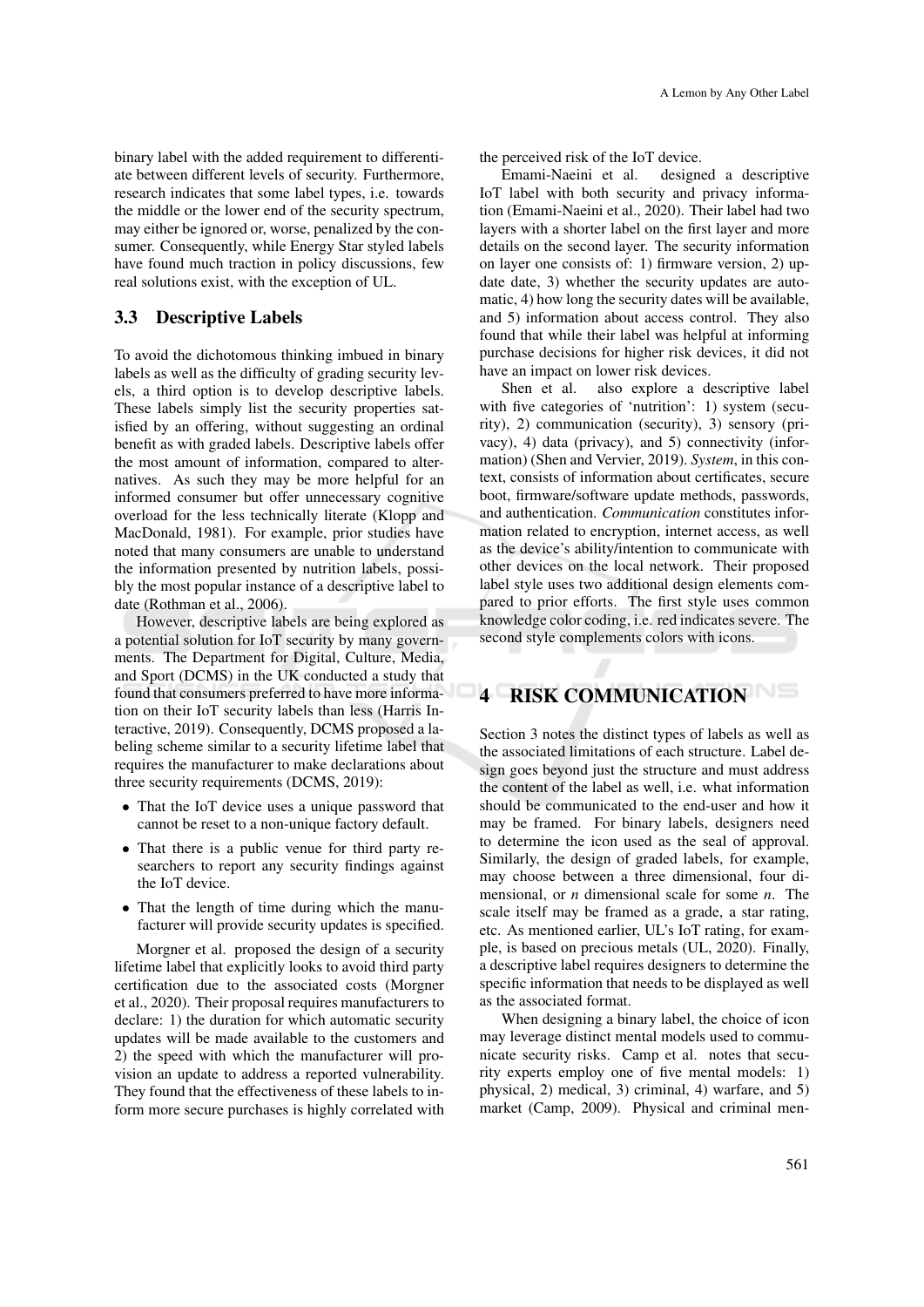tal models are employed through the use of a lock symbol to indicate the presence of https. However, this may have an unintended consequence: That nonexpert consumers may assume the presence of security guarantees that are not, in fact, present. For example, the use of a lock icon in HTTPS has been known to confuse non-experts, who mistakenly conflate connection security with website security (Wu and Zappala, 2018). Similarly, for IoT security, a binary label like a lock icon may be misintepreted as a sign that the device is unhackable, as opposed to merely satisfying some baseline security requirements. Yet, both Finland's Tietoturvamerkki (National Cyber Security Center, 2019) and the IoT Security Foundation's (IoT Security Foundation, 2020) binary labels employ a lock sign to indicate security. Given the prior use of lock icons to indicate connection security, its use in IoT security might similarly confuse users who may assume that the IoT device merely provides the same and no greater security guarantees. Thus, lock-based IoT labels may potentially incur either underestimation or overestimation of risk by non-expert consumers.

Simultaneously, Johnson et al. note that participants recommended a more 'cyber' centric label as opposed to one that targeted physical security (Johnson et al., 2020). Their study uses a Secure by Design (Police Crime Prevention Initiatives, 2020) label that is currently used for physical security. Since this label is used by customers in the UK to differentiate products, it may benefit from existing consumer brand awareness. Previous research has shown that the successful adoption of binary labels is driven primarily by consumer awareness. Thus, BSI's approach to simply extend their well known KiteMark logo for residential IoT security may be a more effective approach to change consumer behavior (BSI, 2018).

The use of icons to indicate security is not limited to binary labels. For example, the UL's IoT security label employs a 'shield' icon in addition to their precious metals-based rating (UL, 2020). A shield as an indicator of IoT security has also been proposed by Public Knowledge, though they stopped short of proposing an actual icon (Knowledge, 2019). Shields, like locks, invoke a mental model of physical security. However, they also differ. While locks can be associated with a mental model of criminal behavior, shields are more aligned with a warfare mental model.

In addition to the icon, graded labels also have to pick the framing of their rating. As noted previously, the UL chose a rating based on precious metals. This employs a market-based mental model, i.e. as the professed security of the device goes up, so does its value, as indicated by the more expensive precious metals (UL, 2020). Even the least secure product then has some inherent value.

In contrast, Johnson et al. use a A-G grade based rating (Johnson et al., 2020). This is not grounded in any mental model or metaphor that the consumer can reference. However, the grades are combined with color codes from green to red, for A-G, respectively. Thus, green is the 'best' choice while red is the worst. This is again grounded in the notion of physical safety, where we often correlate green with safe and red with danger. Unsurprisingly, participants in the study expected a discount to purchase the redlabeled/G-grade IoT devices.

Descriptive labels, unlike graded labels, have to provide more details on the security of the IoT device. However, to balance awareness with usability, the label should only display the most relevant information that is relevant to a non-expert consumer. The label proposed by DCMS, for example, only conveys two pieces of information (DCMS, 2019): 1) whether important security features are included and 2) the duration of time for which the manufacturer will provide security updates. Johnson et al. extends this to two additional properties: 1) whether the device can connect directly to the Internet and 2) whether the information collected by the device is shared with third parties (Johnson et al., 2020). Emami-Naeini et al. in their study identify five items: 1) firmware version, 2) update date, 3) whether the security updates are automatic, 4) how long the security dates will be available, and 5) information about access control (Emami-Naeini et al., 2020). There is then little consensus on what are the must-have pieces of information that should be communicated to a non-expert to inform their device purchase based on security.

Even when researchers agree, e.g. duration of availability of security updates, this information can be presented using different language, such as duration of availability of security patches. A security update aligns more closely with the market mental model, whereas a security patch indicates a medical mental model. Furthermore, lifetime must be defined from either the time of production or the time of purchase. Additionally, once the device is past its update lifetime should it be discarded, will the manufacturer reduce functionality, or is the device expected to be only used in contexts with lower risk?

The individual risk items on any descriptive label can be combined with other risk indicators. For example, Shen et al. use colors to indicate the risk level of the specific information item (Shen and Vervier, 2019). The use of colors leverages affect heuristic (Garg and Camp, 2013); red is typically associated with 'bad' in a western context. These colors can then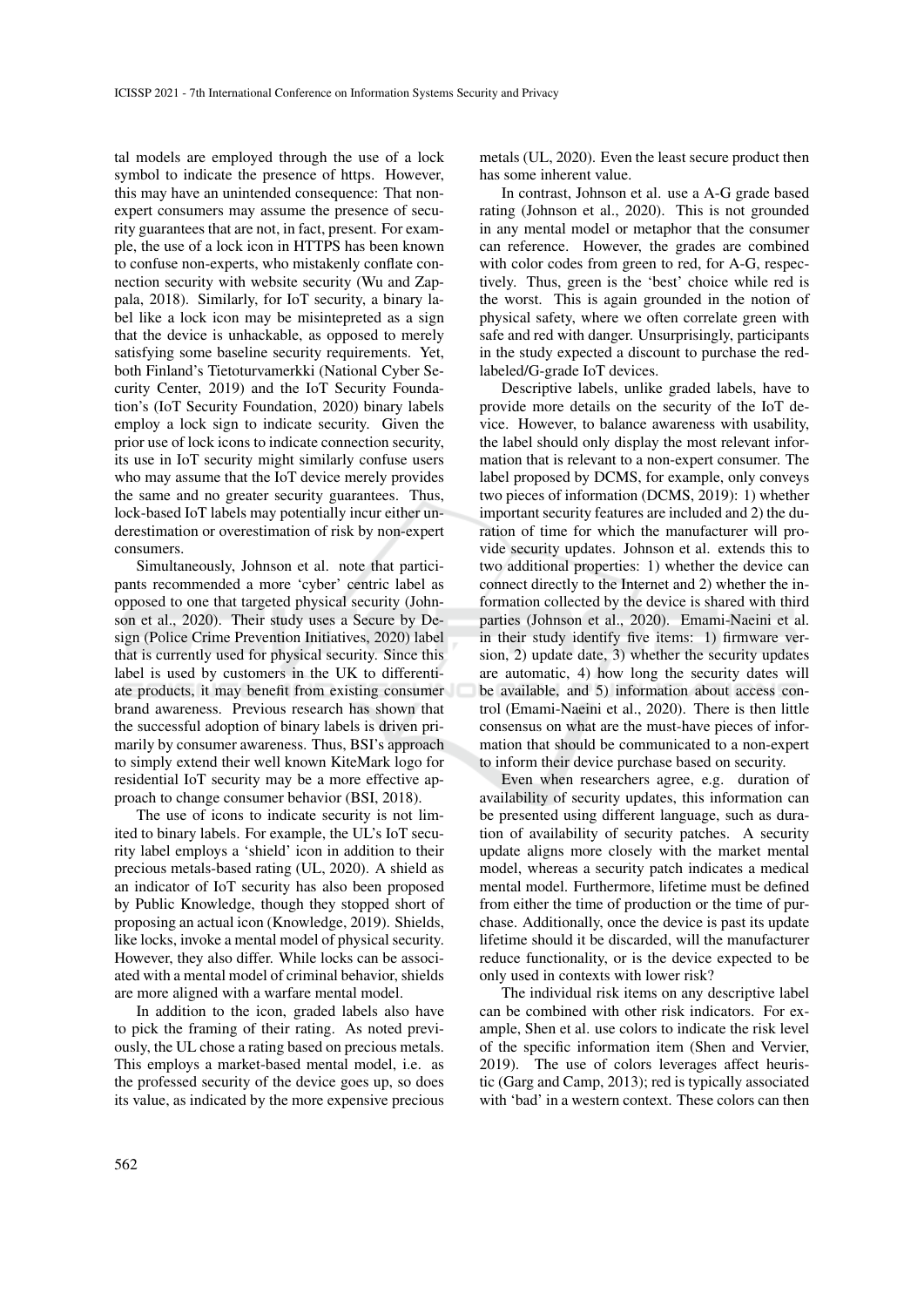provide a shortcut for consumers to assess the risk of a device. But these shortcuts may not be appropriate for all information. Shen et al. label the ability of a device's Internet connection with a *yellow* color indicating 'caution' (Shen and Vervier, 2019). Yet, given that these labels are being generated for *Internet* connected devices, the presence of such connectivity can not reasonably be expected to be a cause for caution.

Aside from affect, other heuristics may also inform the effectiveness of a label design. For example, Shen et al. use a shield icon to indicate a category of device factors rather than the presence of appropriate security capabilities (Shen and Vervier, 2019). However, the *availability heuristic* may inform a different user understanding of this icon (Garg and Camp, 2013). Thus, users may conflate it with good security.

# 5 IMPLICATIONS FOR IoT SECURITY LABELS

IoT security labels have been proposed as one solution to the security information asymmetry between manufacturers and consumers, to thereby avoid a market of security lemons. Well designed labels may help make consumers choose products with a security exposure commensurate with their risk tolerance. Simultaneously, manufacturers may be able to differentiate their products on security and thereby charge a premium for greater security assurance. However, designing security labels that satisfy these criteria is non-trivial. Sections 2-4 detail three primary challenges. First, there has to be commonly accepted definition of 'security'. Second, stakeholders must determine the type of label that is appropriate for the context. Third, designers must identify the security information that should inform consumer behaviors as well as a presentation that makes it usable for nonexpert consumers.

There is preponderance of security best practices, baselines, and standards in IoT (Copper Horse, 2018; Fagan et al., 2020; C2, 2019). This creates multiple challenges for manufacturers. They must 'define' security for their use case. This may include following one specific guidance or even a combination of multiple sources. This choice will be mediated by applicable regulatory mandates, which may vary or even conflict across jurisdictions. Furthermore, there will be a direct as well as an indirect opportunity cost to designing a product against a specific definition of security. If these definitions do not persist over an acceptable time frame, it will result in loss for the manufacturer. An example of this is the conclusion of Mozilla's Trustable Technology Mark. Manufac-

turers may have designed products to show compliance against TTM's specification (Trustable Technology Mark, 2020). However, they will no longer be able to use that to communicate security to their customers.

One solution may be for sector-specific trade groups to define baselines for individual products or even the sector itself. This may be particularly effective in mature sectors with long standing trade groups. They can bring to bear the combined expertise of the various constituent companies, while ensuring that the failure of any one company will not result in a defunct labeling scheme, assuring sustainability. Furthermore, trade groups will be able to assure consistent labeling within individual classes of IoT offerings. Different labels for the same device type for the same deployment context will likely make it challenging for consumers to compare them.

There are multiple extant examples of IoT security certifications from sector specific trade groups. For example, the trade association for the wireless communications industry in United States, i.e. CTIA, has an IoT certification program (CTIA, 2020). For now these certifications have not resulted in corresponding labels. In fact, of the multiple IoT security labels described in Section 3, none are based on a broader security specification. This argues the difficulty of translating technical security guidance aimed at engineers and experts into a public-facing label aimed at non-experts.

Ignoring the technical underpinnings, label design must at least be informed by user experience. Binary labels are more usable for consumers. Blythe et al. note that consumers would prefer security specific labels (Blythe and Johnson, 2018). This approach has, for example, been adopted by Tietoturvamerkki. However, given that the effectiveness of binary labels is driven by awareness, any new security specific labels may need to be complemented by public education campaigns. Additionally, there is need to understand whether consumer mental models align with the symbols currently being used to communicate security, i.e. lock and shield. These icons have not accurately communicated security exposure in other security contexts.

The alternative is to piggyback on existing indicators of trust, with security being appended to make explicit the property addressed by the label. This is the approach adopted by BSI. In this case security becomes one of the many other indicators of product quality. The latter may be easier to understand for consumers with low levels of technical literacy. Furthermore, this approach may be more effective where lack of security does not impact the customer them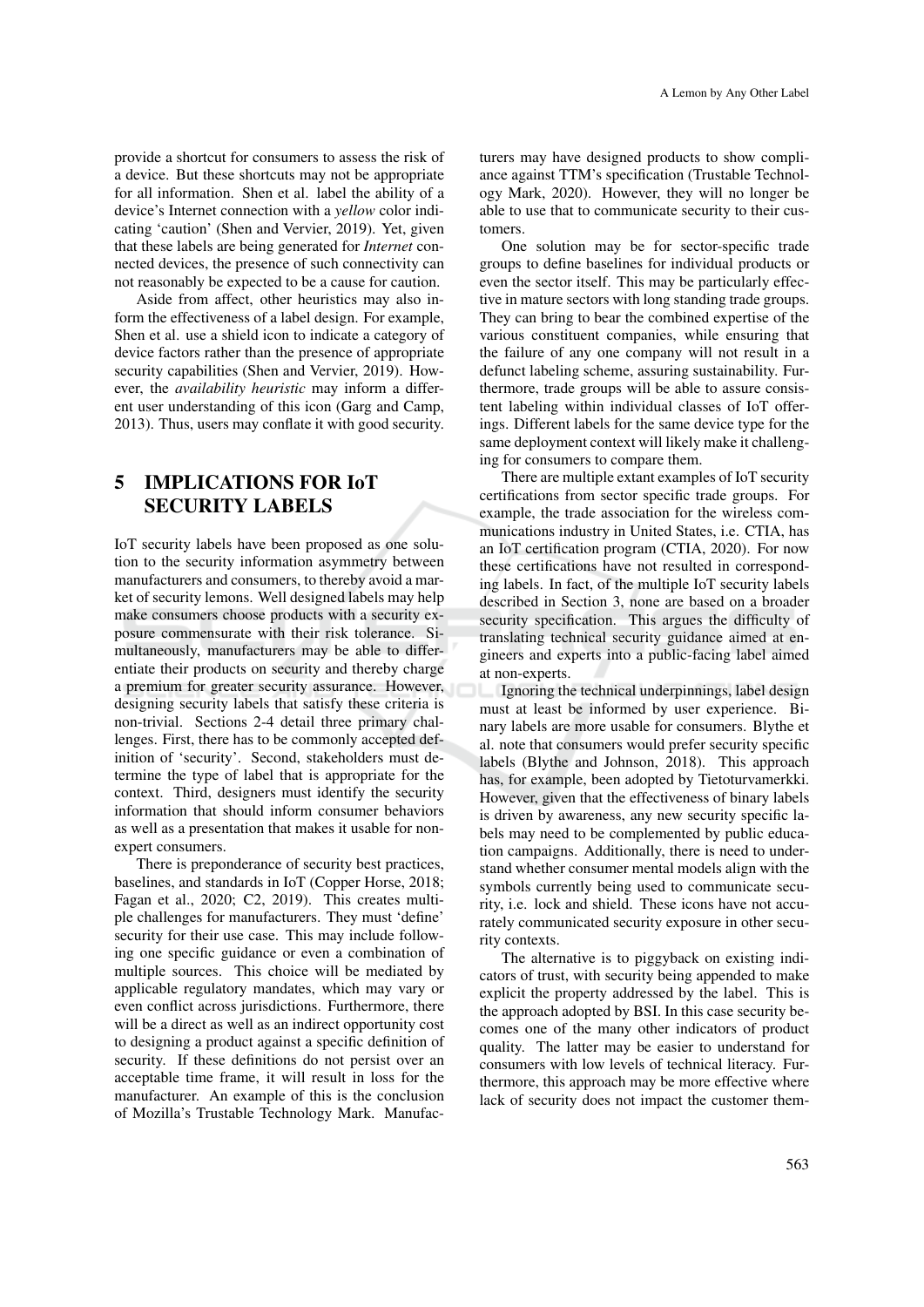selves. Anecdotal evidence posits that reframing security as quality has led to software developers paying more attention to the former. Unfortunately, there is but one study that examines the impact of binary IoT security labels.

Beyond binary labels, graded and descriptive labels result in additional complexity. For graded labels, devices at the middle or bottom of the grade scale may be ignored or penalized by consumers. Furthermore, given the difficulty of defining security, it is more challenging to define multiple levels of security. Ideally, these levels should be externally validated in some manner, assuming that they are an indication of security risk exposure. Alternatively, they can be determined in terms of technical maturity. For example, it is reasonable to state that AES256 is more resilient than AES128. Regardless there should be clear distinctions between the different security levels, so that the average consumer can understand the differences. From a design perspective it may be better to have fewer levels to make the distinctions clearer.

For the descriptive labels discussed in this paper, effectiveness is correlated with the perceived risk of the device. As these label types are more informationrich there is a temptation to add more design elements, such as color and icons. However, a simpler label with fewer design elements may be better than one with more. Every additional element incurs a decision point that needs additional investigation to understand its impact on both consumer understanding and corresponding behaviors. While none of the studies covered in this paper address it, consumer understanding and behaviors may vary based on demographic factors, technical literacy, and prior risk experience. Thus, as labels increase in complexity, design becomes more challenging.

Even when communicating limited elements, it is important to consider the usability as well as the whether the specific element is meaningful. One often-argued factor is the lifetime of software patches. However, it is unclear what happens if a company that advertised a long patch lifetime goes out of business. Alternatively, a company may release patches but choose not to address a specific vulnerability. Simultaneously, the same device factor may be made more or less usable for non-experts. For example, merely stating the firmware version on the label may be less usable than also declaring whether the firmware version was the latest version at the time of manufacturing.

Overall, there are many factors to be considered when designing an IoT security label. There are few studies that have studied these labels in detail and only one that we could find that compares multiple labels.

Thus, the path to an effective label design remains unclear.

# 6 CONCLUSION

This paper surveys the current research in IoT security labels. Overall, there is only one study that compares different types of labels. This indicates the need for significant future investigation. Barring that, label designs should be kept simple with low levels of complexity. For binary labels it may be useful to persist with an existing label and extend it to security. For graded labels, designers should mitigate the possibility of low to medium tier devices being penalized. Finally, the descriptive labels may not be effective for low risk devices (or those that are perceived as such). Thus, the use of descriptive labels should be limited to high risk devices.

Manufacturers must start by differentiating between existing security best practices, baselines, and standards. Next these have to be translated into an appropriate label. Trade groups may be able to assist manufacturers in both areas, while ensuring labeling consistency and sustainability. As IoT devices differ significantly across risk - a car is not a camera, and as such different types of labels may be needed for distinct classes of devices.

Information asymmetry between IoT device manufacturers and consumers threatens to create a market of security lemons. One solution is IoT security labeling. However, poor designs will simply result in a lemons market of security labels. Once poorly designed labels have been deployed they may harm consumer confidence in security labeling for the long term. Thus, it is imperative that IoT security label design is addressed with the same diligence as technical aspects of IoT security.

## ACKNOWLEDGEMENTS

I would like to thank Mark Walker of CableLabs and Prof. Eric Jardine from Virginia Tech for reviewing early drafts of the paper. The author, however, is solely responsible for any errors in this paper.

#### **REFERENCES**

Anderson, R. and Moore, T. (2006). The economics of information security. *Science*, 314(5799):610–613.